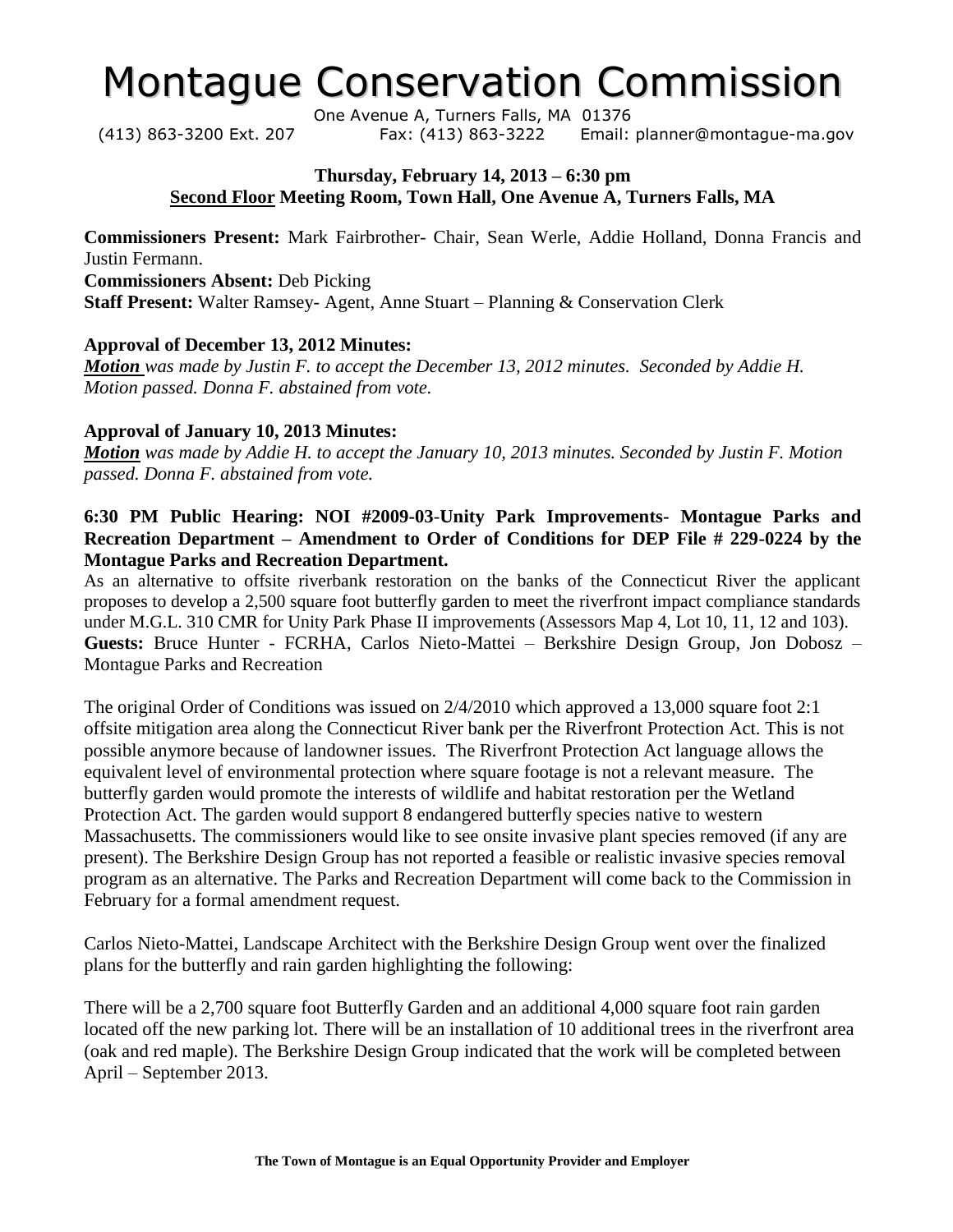*Motion made by Sean W. To close the hearing and make a finding that a portion of the mitigation approved in DEP file 220-224 namely the offsite mitigation of 13,000 SF of Connecticut River bank on property owned by FirstLight Power/GDF Suez is not feasible and there is no practical off-site mitigation in the riverfront area. As a practical alternative with no adverse impact under CMR 310 10.58(5) (g) the Commission approves the installation of the butterfly garden, rain garden, and the installation of the trees and to amend the Order of Conditions for DEP file 229-224 as such. Seconded by Donna F. All accepted. Motion passed.* 

## **Public Hearing: NOI #2013-01- filed by Thomas Memorial Country Club for a proposal to dredge up to 90 cubic yards of organic material from an irrigation impoundment.**

**Guests:** Mark Sicard – Thomas Memorial Country Club, Ron Sicard –Audience and Arthur Neipp - Abutter

Mark S. from Thomas Memorial Country Club (TMCC) presented the proposed project to dredge up to 90 cubic yards of organic materials from an irrigation impoundment. The organic material build up is from 20 years of sand and silt flowing into the impoundment; most recently during storms (Irene and Sandy) which have greatly impacted the area and this particular impoundment. In addition, the flushing of municipal hydrants upgradient influence the rate of deposition in the impoundment. Mark prepared the Notice of Intent without the services of an environmental consultant.

Mark Sicard:

- The pond is currently 4-5 feet in depth.
- Mark S. and TMCC can provide a gravel road to access the location.
- The use of swamp mats to protect the surrounding area.

Agent Report:

- Wetlands area is assumed.
- No adverse impact on NHESP habitat.
- The dredged materials would be stored on site, mixed with other materials and used on golf course where needed 100 feet away from wetlands.
- All water would be drained into the lower pond which has an 8" valve and should require no pumping as there is a gradual flow.
- If they are to go over the 90 cubic yards of dredging they will have to file with the Army Corps of Engineers.
- Agent recommends work to be done between Nov 15 and April 1 to minimize habitat impacts.
- DEP comments have not been received and a file number has not yet been issued. The commission cannot issue an OOC at this meeting.

Abutter's comments:

• Arthur Neipp is concerned because his property has two streams that run into TMCC during the spring and notes that this area is a habitat for many native frogs and plantings. He wanted to know if the spot was originally a pond at TMCC or just a "wet spot". It was confirmed By Mark S. that the spot was originally a pond as far back as he could remember. Arthur N. brought up the issue of chloride water coming from the town drains – Walter R. will check with Highway Department on this issue.

Mark F: DEP comments have not yet be received so an Order of Conditions cannot be issued today.

Mark S. requested that the commission continue the hearing to March 14, 2013 at 6:30 PM. All committee members were in agreement for the date and time of the continuation.